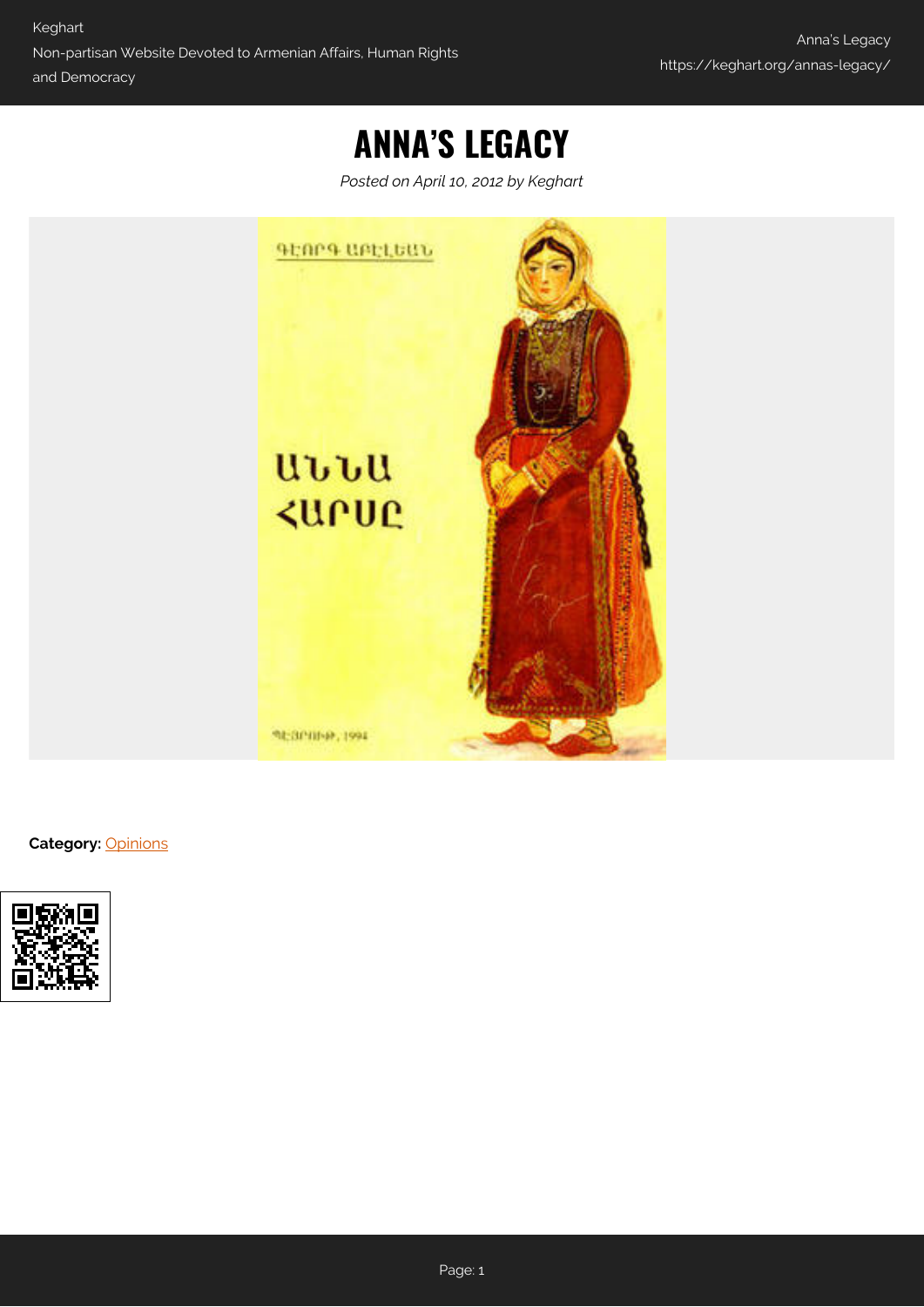$\pmb{\times}$ 

 $\pmb{\times}$ 

#### Vahe Apelian, April 2012

## **In memory of Kevork George Apelian**

Kevork George Apelian's grandfather Kerop eloping Anna for his bride from the Titizian family of Kaladouran, Kessab undoubtedly was the sensational news of the time in greater Kessab even though young couples eloping against the patriarchal choice for a spouse was not that uncommon. Dr. Avedis Injejikian, the father of Gabriel, had eloped his wife Mary as well. She was the daughter of Dr. Soghomon Apelian, the first Armenian to graduate from the medical school of the American University of Beirut. The prominent good doctor had her engaged to someone else apparently against her wishes. Avedis and his friends saw to it that it would not come to fruition and that the lovers would unite.

Kerop's and Anna elopement, however, was altogether different. Anna had done the unthinkable. She had crossed all by herself in the darkness of the night and through the eerie silence of the gorge and walked all alone all the way from Kaladouran to Keurkune to her lover's house to the total surprise of Kerop's parents and his only sister, my grandmother Karoun. Something had gone terribly wrong. Trusted intermediaries had worked out a plan for them. Kerop and his friends were to meet her in the cover of the night and escort her. But the lovers missed either the rendezvous point or the timing and Anna took upon herself to finish the task and wait for her lover's return in her lover's parental house. Never in greater Kessab had a girl walked all by herself to her lover's house before. She had always been free spirited with a mind of her own and was also known for her beauty. Anna, however, was not to experience the tranquility of a family life with the man she chose to love.

Vahe Apelian, April 2012

### **In memory of Kevork George Apelian**

Kevork George Apelian's grandfather Kerop eloping Anna for his bride from the Titizian family of Kaladouran, Kessab undoubtedly was the sensational news of the time in greater Kessab even though young couples eloping against the patriarchal choice for a spouse was not that uncommon. Dr. Avedis Injejikian, the father of Gabriel, had eloped his wife Mary as well. She was the daughter of Dr. Soghomon Apelian, the first Armenian to graduate from the medical school of the American University of Beirut. The prominent good doctor had her engaged to someone else apparently against her wishes. Avedis and his friends saw to it that it would not come to fruition and that the lovers would unite.

Kerop's and Anna elopement, however, was altogether different. Anna had done the unthinkable. She had crossed all by herself in the darkness of the night and through the eerie silence of the gorge and walked all alone all the way from Kaladouran to Keurkune to her lover's house to the total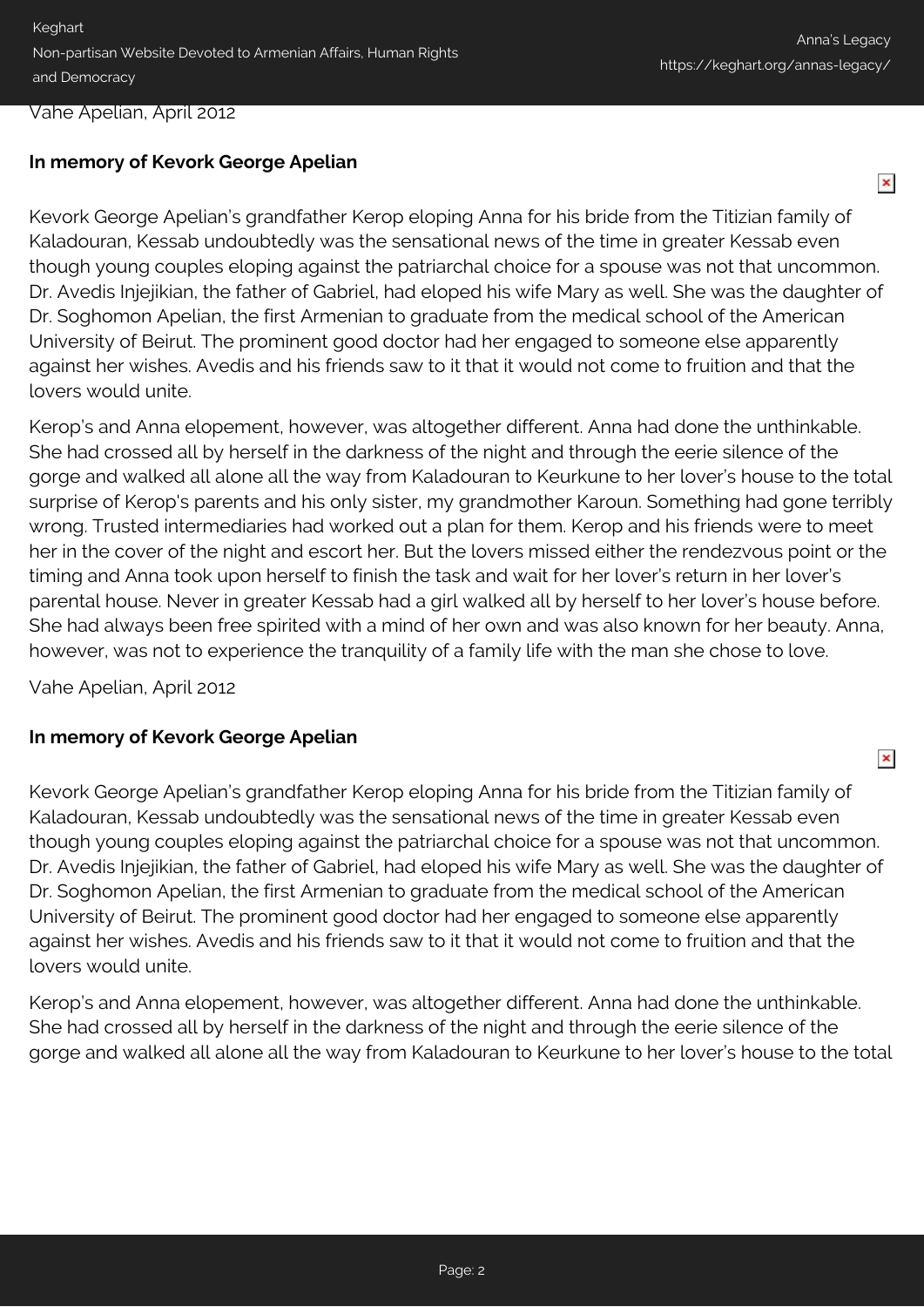## surprise of Kerop's parents and his only sister, my grandmother Karoun. Something had gone terribly wrong. Trusted intermediaries had worked out a plan for them. Kerop and his friends were to meet her in the cover of the night and escort her. But the lovers missed either the rendezvous point or the timing and Anna took upon herself to finish the task and wait for her lover's return in her lover's parental house. Never in greater Kessab had a girl walked all by herself to her lover's house before. She had always been free spirited with a mind of her own and was also known for her beauty. Anna, however, was not to experience the tranquility of a family life with the man she chose to love.

Their elopement resulted in a bitter family feud among the families involved. Anna's father had her engaged to a promising young Kessabtsi and their wedding was imminent. The families were in the midst of preparations for the upcoming wedding that would do justice to their social status. Their escapade must have been so sensational that over time a folk song evolved around them that continued to be sung during wedding celebrations in Kessab long after Anna, Kerop and most of their contemporaries were not around anymore.

Few years after the birth of their first child, a son whom they named Kevork, Kerop decided to move to America to join his two brothers in New York leaving behind his pregnant wife under the care of his parents. His brother Diran was a pharmacy graduate from Istanbul. His other brother Serop had run a store in Kessab selling candies and goodies of the day. That's why he had come to be known as *shakarji*, someone who deals with sweets. It was a moniker that stayed with him throughout his life much like the other endearing nicknames kessabtsis gave to each. Kerop was to bring his family after he settled in the New World and saved enough to cover the expenses for his family's journey to America.

In due time Anna gave birth to their second son. Kerop sent word from America to his wife letting her know that he wanted to have their son named James. The infant was destined to be an American citizen, therefore it was fitting for him to have a Western name. The family's reunion was never to be.

One June 1915 the local Ottoman authorities transmitted to the kessabtsis the order for their deportation. James was a child when he also embarked on the perilous forced march along with his mother Anna, brother Kevork, grandparents Hanno and Anna, and his aunt, my maternal grandmother, Karoun. It would not be hard to envision that all the adults shared in caring of the young deportees. The ordeals of their forced marches to their illusive final resettlement destination decimated the family. Only James and his aunt Karoun survived. She became his guardian angel even though she was still in her teens.

The popular account in Kessab is that their 1915 ordeal lasted three years and three months placing the return of the survivors to their ransacked villages sometimes in the fall of 1918 only to face the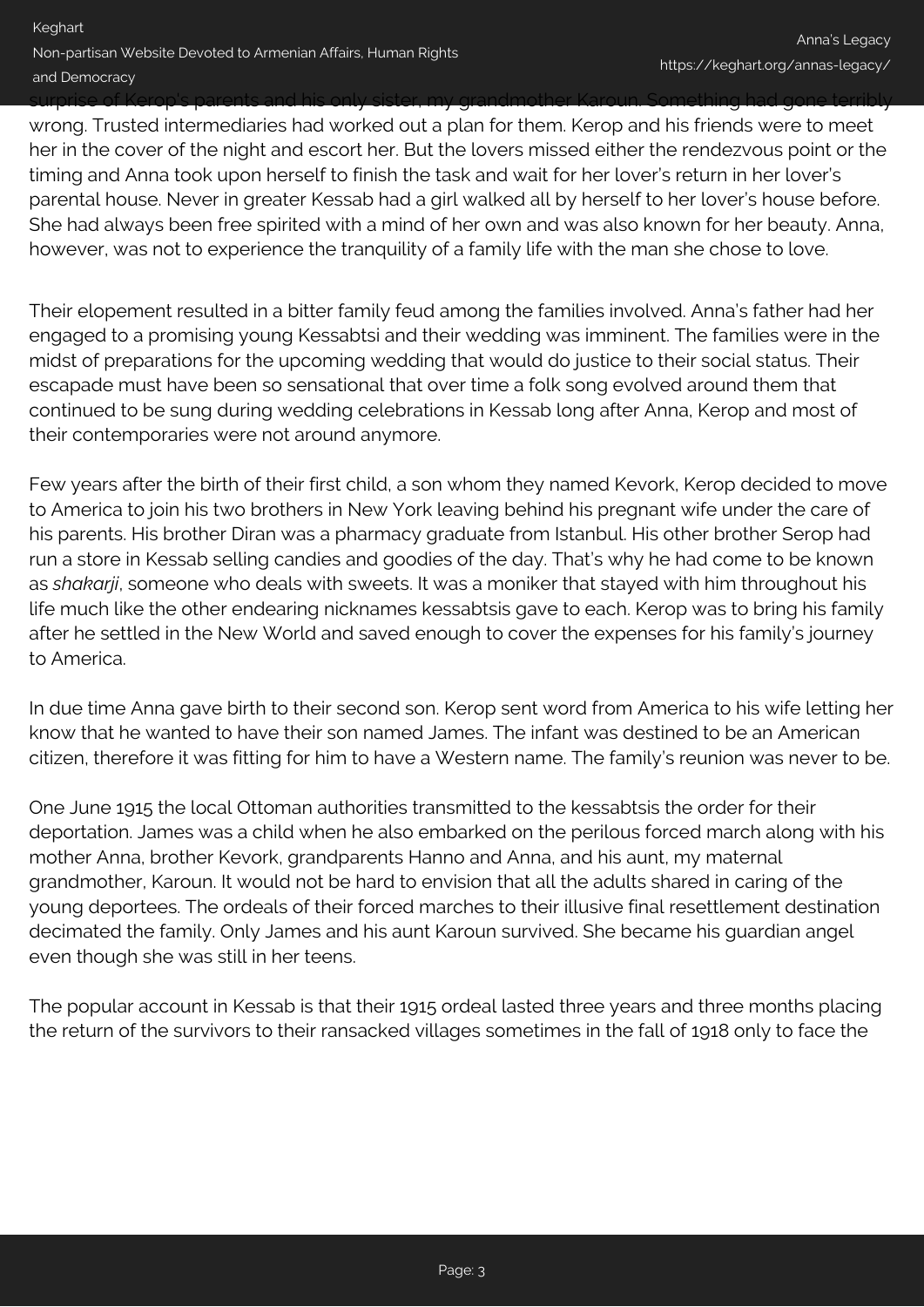The returning survivors had seen fit that the young orphaned girl, Karoun, be married to the most eligible bachelor, Khatcher Chelebian (Chalabian). Their wedding took place in their make shift camp in the outskirts of Deir Attiyeh on their way home. The town is an hour's drive from Damascus. They were married in their rag tags. Their wedding was officiated by the groom's brother Stepan who was known for his piety and knowledge of church liturgy. There was no registry to record their marriage. They were to do that after their return and when a semblance of law and order was established. They were married by the grace of God and consent of their fellow Kessabtsis. The young family moved to Karoun's parental vacant house when they reached Keurkune, Kessab. James became a bona fide an adopted son.

Once the overseas communication resumed, James' father Kerop managed to have his son join him in America. The records of Ellis Island indicate that James was in his teens when he embarked on his journey from Beirut on a French ocean liner. He was on his way to see his father whom he had not  $\pmb{\times}$ seen before. He was to live in a country that was alien to him. He had witnessed harrowing realities of The Genocide and was growing up in Keurkune where electricity or a faucet at home was not even in their wildest imagination, let alone movie theaters or ice cream parlors. However enticing the latter may seem to be, they were alien to him along with language spoken. He spoke only Armenian and Kesbenok, the local dialect. His acclamation to the New World proved to be impossible even though he stayed in the country for many years. His father and his two uncles made arrangements for him to return home, to Keurkune where his grandfather's lands would secure him a livelihood. He was the only male inheritor among the three brothers.

The departure of his only surviving son must have been heartbreaking for his father. The 1915 Genocide had already deprived him of the cherished dreams he must have harbored with his wife. Anna, his first-born son Kevork, his parents had died during The Genocide. Throughout those heartwrenching war years, Kerop must have kept faith to preserve his sanity and energy to work to make a living while awaiting news from home front. After the war was over the news that his son and sister had survived may have given him hope. After the return of James, the realization of the enormity of his loss may have weighed heavy on him anew. A sense of hopelessness may have dampened his spirits and broken his will. It was rumored that he even attempted to commit suicide. He passed away in Bronx, New York. It is not hard to surmise that he was a broken man, a far cry from the dashing handsome young man who stole Anna's heart. He had become another victim of The Genocide although oceans and continents away from the killing fields.

Kerop's surviving son James would start his own life in Keurkune, Kessab.

James married Sirvart Chelebian. They named their firstborn son Kevork in memory of the brother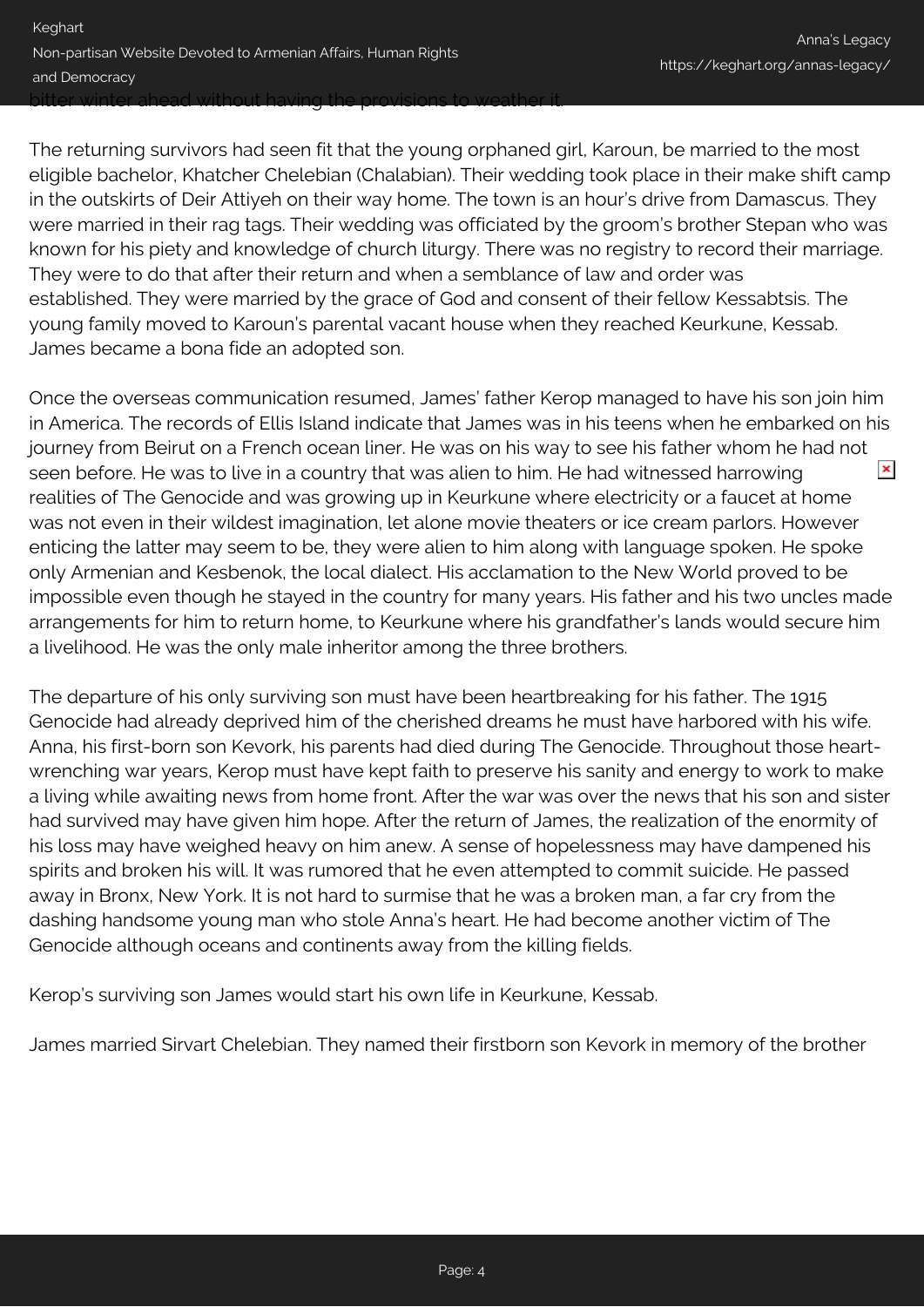James lost during The Genocide, their second son Kerop in memory of James' father and their

daughter Annais in memory of James' mother Anna. The matriarch of the family, James' aunt Karoun, had ruled out using the name Anna. She had named her youngest daughter Anna in memory of her mother. Tragedy struck her teenage daughter as well. She died in her teens while her namesakes had become victims of The Genocide.

Kevork and his two younger siblings were raised in Keurkune. The allure of the village life did not seem to have left him. After graduating from Haigazian University, as one of the first graduates of the College then, he embarked on his career as a teacher in Anjar where he also settled down, married and raised his family. After a teaching career that spanned some two decades, he established a trade school and then his own business supplying school needs. In midst of his labor to make a living he made time to write. Writing was and remained his passion and over time he immerged as prominent writer.

 $\pmb{\times}$ George published several books, namely, Հելէ, Հելէ, ՀելէՔեսապ (*Hele, Hele Kessab*), «Աննահարսը (Anna-the Bride), «Ցկեանսնահատակութիւն (Martyrdom for Life), «Պէյրութ (Beirut), «Նետենք¬բռնենք, Աղբարի՜կ, ափիկմըջուր (Brother, A Palmful of Water)« Մաքարոնիթիլէկ-թիլէկ» *(Makarone Teleg Teleg),* «Քոյրիկսմի՛ծախեր, մա՜մ» ( *Do Not Give Away My Sister, Mom).*

His first book «Հելէ, Հելէ, ՀելէՔեսապ» (*Hele, Hele Kessab*), is a collection of stories about Kessab and Kessabtsis.

His second book «Աննահարսը (*Anna-the Bride*), is a novel whose central character is Anna, his paternal grandmother. In reading the novel Anna immerges as the independent, free spirited, stunningly attractive girl who wanted to live her life with the man she chose to love against all odds. However, The Genocide would deprive this young vibrant woman to live her God given life in dignity.

«Պէյրութ (Beirut), is a short novel about Beirut where George visited as a youngster and then moved to continue his education. No other city has had the allure Beirut has had for generations of Kessabtsis. The novel is a tribute to that allure.

His «Ցկեանսնահատակութիւն (*Martyrdom for Life*) became a popular reading and was translated into Arabic and Spanish. His second book of the same series «Աղբարի՜կ, ափիկմըջուր *( Brother, A Palm-full of Water)* posthumously was translated into Arabic as well. Hagop Pakradouny, a member of the Lebanese Parliament gifted a copy of the book to each member of the Parliament. Recently the former Prime Minister of Lebanon penned an appreciative letter addressed to the Lebanese Armenian community about the book. These two books are a collection of live stories of the survivors of the Armenian Genocide many of whom were raised by local Arab Muslim families and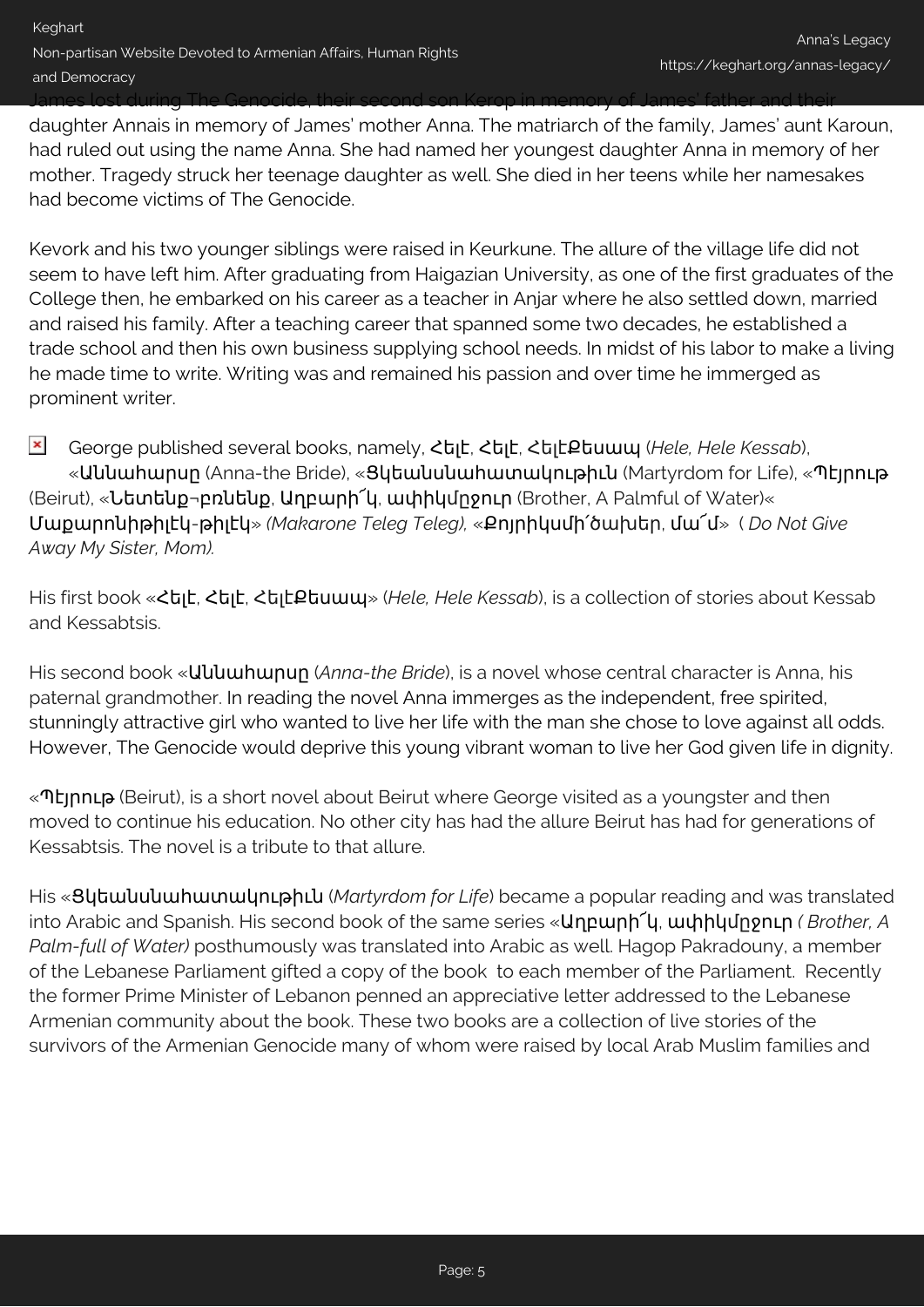these Muslim Armenians have organized themselves into a tribe in Syria known as the Armenian Islamic Tribe. George was the first to interview members of this tribe and write about them.

had become Muslims themselves but still retained an allegiance to their Armenian roots. Some of

His last book Մաքարոնիթիլէկ-թիլէկ is titled after a satirical one liner – *Makarone Teleg Teleg*sang during festivities in Kessab. It is reported to be a collection of folk stories about Kessab and Mussa Dagh.

George's other two books are for younger audience. *Ltuntug-pnutug* is a collection of four stories from Kessab that stretched the imagination. Քոյրիկսմի՛ծախեր, մա՜մ (*Do Not Give Away My Sister, Mom*) is reported to be a rendering of the stories that appeared in the *Martyrdom for Life* series intended for young readers.

Along with the books he authored, George kept a weekly column in Aztag Daily under pen name «Ձիւնական (*Tsounagan*). The column depicted the ongoing issues with humor and satire but with much insight. Some likened his column to snow balls that hit the intended targets but never caused an injury. As one of his commentaries noted, he was a gentle and an unassuming man with a not unassuming literary talent and output.

George wrote that his natural inclination and preference is to write humorous and satirical stories. Oddly though he may be remembered by his solemn depiction of the lives of The Genocide survivors he presented to his readers in his two novels of the *Martyrdom for Life* series than for his satire or humor.

His baptismal name was Kevork but he remained socially known and continued to be addressed as George. A name he kept and often times used interchangeably with Kevork or at times as his middle name. He also adopted his father's name -James - as his middle name as his still Facebook account indicates.

George passed away on December 4, 2011. Among many of his peers the editorial board of Keghart.com also broke the news of his premature death. He was born on March 24, 1941. He would

have celebrated his 71<sup>st</sup> birthday with his family, as I pen this article about him. George's still Facebook account continues to be an open forum where messages are left on his wall, a word Facebook has popuralized as the forum for friends to keep in touch. In this new brave world, Facebook seems to have blurred the distinction between the dead and the living. He is reported to have left behind yet unpublished material comprising several more volumes.

Anna (Titizian), the beautiful and strong willed girl from Kaladouran who broke her father's heart and